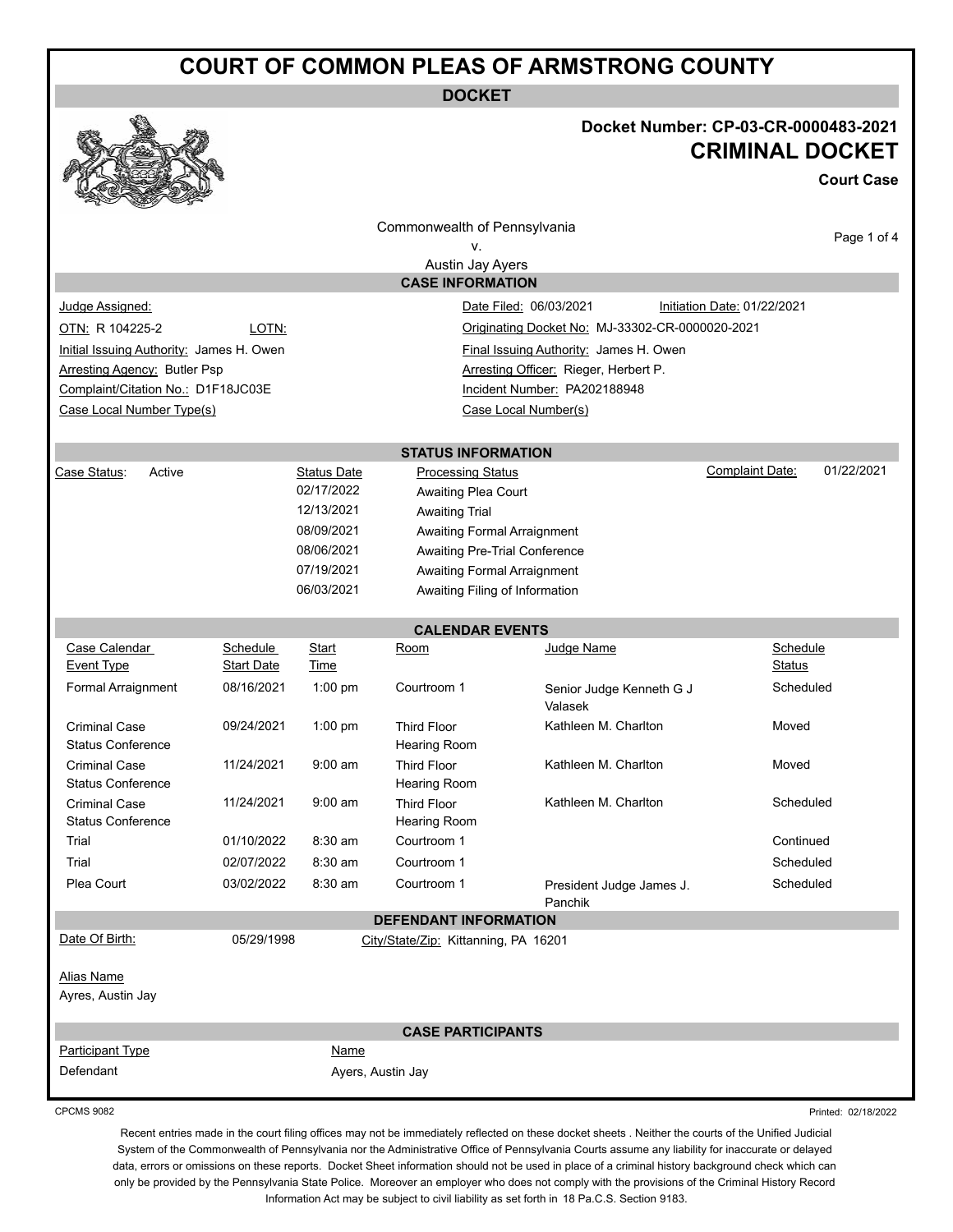# **COURT OF COMMON PLEAS OF ARMSTRONG COUNTY**

**DOCKET**

#### **Docket Number: CP-03-CR-0000483-2021 CRIMINAL DOCKET**

**Court Case**

| <b>Court Case</b>                  |                                                                |                                      |                      |                  |                                          |          |                             |                   |                               |
|------------------------------------|----------------------------------------------------------------|--------------------------------------|----------------------|------------------|------------------------------------------|----------|-----------------------------|-------------------|-------------------------------|
| Commonwealth of Pennsylvania       |                                                                |                                      |                      |                  |                                          |          |                             |                   |                               |
|                                    |                                                                |                                      |                      |                  | ۷.                                       |          |                             |                   | Page 2 of 4                   |
|                                    |                                                                |                                      |                      |                  | Austin Jay Ayers                         |          |                             |                   |                               |
|                                    |                                                                |                                      |                      |                  | <b>BAIL INFORMATION</b>                  |          |                             |                   |                               |
| Ayers, Austin Jay                  |                                                                |                                      |                      |                  |                                          |          |                             |                   | <b>Nebbia Status: None</b>    |
| <b>Bail Action</b>                 |                                                                | Date                                 |                      | <b>Bail Type</b> | Percentage                               | Amount   |                             |                   |                               |
|                                    |                                                                |                                      |                      |                  |                                          |          | <b>Bail Posting Status</b>  |                   | <b>Posting Date</b>           |
|                                    |                                                                |                                      |                      |                  |                                          |          |                             |                   |                               |
| Set                                |                                                                |                                      | 06/02/2021           | <b>ROR</b>       | <b>CHARGES</b>                           | \$0.00   |                             |                   |                               |
| Seq.                               | Orig Seq.                                                      | Grade                                | <b>Statute</b>       |                  | <b>Statute Description</b>               |          | Offense Dt.                 |                   | <b>OTN</b>                    |
| $\mathbf{1}$                       | $\mathbf{1}$                                                   | M1                                   | 75 § 7121            |                  | Make False Appli For Title Reg           |          | 09/09/2020                  |                   | R 104225-2                    |
| 2                                  | 2                                                              | M <sub>3</sub>                       | 18 § 4903 §§ B       |                  | <b>False Swearing</b>                    |          | 09/09/2020                  |                   | R 104225-2                    |
|                                    |                                                                |                                      |                      |                  | <b>DISPOSITION SENTENCING/PENALTIES</b>  |          |                             |                   |                               |
| Disposition                        |                                                                |                                      |                      |                  |                                          |          |                             |                   |                               |
| Case Event                         |                                                                |                                      |                      |                  | <b>Disposition Date</b>                  |          | <b>Final Disposition</b>    |                   |                               |
|                                    | Sequence/Description                                           |                                      |                      |                  | <b>Offense Disposition</b>               |          | Grade                       | Section           |                               |
|                                    | Sentencing Judge                                               |                                      |                      |                  | Sentence Date                            |          |                             |                   | <b>Credit For Time Served</b> |
|                                    | Sentence/Diversion Program Type                                |                                      |                      |                  | <b>Incarceration/Diversionary Period</b> |          |                             | <b>Start Date</b> |                               |
|                                    | <b>Sentence Conditions</b>                                     |                                      |                      |                  |                                          |          |                             |                   |                               |
|                                    | Defendant Was Present<br><b>Waived for Court (Lower Court)</b> |                                      |                      |                  |                                          |          |                             |                   |                               |
| Lower Court Disposition            |                                                                |                                      |                      |                  | 06/02/2021                               |          | Not Final                   |                   |                               |
| 1 / Make False Appli For Title Reg |                                                                |                                      |                      |                  | Waived for Court (Lower Court)           |          | M <sub>1</sub><br>75 § 7121 |                   |                               |
| 2 / False Swearing                 |                                                                |                                      |                      |                  | Waived for Court (Lower Court)           |          | M <sub>3</sub>              |                   | 18 § 4903 §§ B                |
|                                    | <b>COMMONWEALTH INFORMATION</b>                                |                                      |                      |                  | <b>ATTORNEY INFORMATION</b>              |          |                             |                   |                               |
| Name:                              |                                                                | Armstrong County District Attorney's |                      |                  | Name:                                    |          |                             |                   |                               |
|                                    | Office<br>Prosecutor                                           |                                      |                      |                  | Supreme Court No:                        |          |                             |                   |                               |
| Supreme Court No:                  |                                                                |                                      |                      |                  | Rep. Status:                             |          |                             |                   |                               |
| Phone Number(s):                   |                                                                |                                      |                      |                  | Phone Number(s):                         |          |                             |                   |                               |
|                                    | 724-548-3240                                                   | (Phone)                              |                      |                  |                                          |          |                             |                   |                               |
| Address:                           |                                                                |                                      |                      |                  |                                          |          |                             |                   |                               |
|                                    | Armstrong County Courthouse, 3rd Floor                         |                                      |                      |                  |                                          |          |                             |                   |                               |
|                                    | <b>Room 323</b><br><b>Market Street</b>                        |                                      |                      |                  |                                          |          |                             |                   |                               |
|                                    | Kittanning, PA 16201                                           |                                      |                      |                  |                                          |          |                             |                   |                               |
| <b>ENTRIES</b>                     |                                                                |                                      |                      |                  |                                          |          |                             |                   |                               |
| Sequence Number                    |                                                                |                                      | <b>CP Filed Date</b> |                  | Document Date                            | Filed By |                             |                   |                               |
| 1                                  |                                                                | 06/02/2021                           |                      |                  |                                          |          | Owen, James H.              |                   |                               |
| Bail Set - Ayers, Austin Jay       |                                                                |                                      |                      |                  |                                          |          |                             |                   |                               |
|                                    |                                                                |                                      |                      |                  |                                          |          |                             |                   |                               |
|                                    |                                                                |                                      |                      |                  |                                          |          |                             |                   |                               |
|                                    |                                                                |                                      |                      |                  |                                          |          |                             |                   |                               |
|                                    |                                                                |                                      |                      |                  |                                          |          |                             |                   |                               |

CPCMS 9082

Printed: 02/18/2022

Recent entries made in the court filing offices may not be immediately reflected on these docket sheets . Neither the courts of the Unified Judicial System of the Commonwealth of Pennsylvania nor the Administrative Office of Pennsylvania Courts assume any liability for inaccurate or delayed data, errors or omissions on these reports. Docket Sheet information should not be used in place of a criminal history background check which can only be provided by the Pennsylvania State Police. Moreover an employer who does not comply with the provisions of the Criminal History Record Information Act may be subject to civil liability as set forth in 18 Pa.C.S. Section 9183.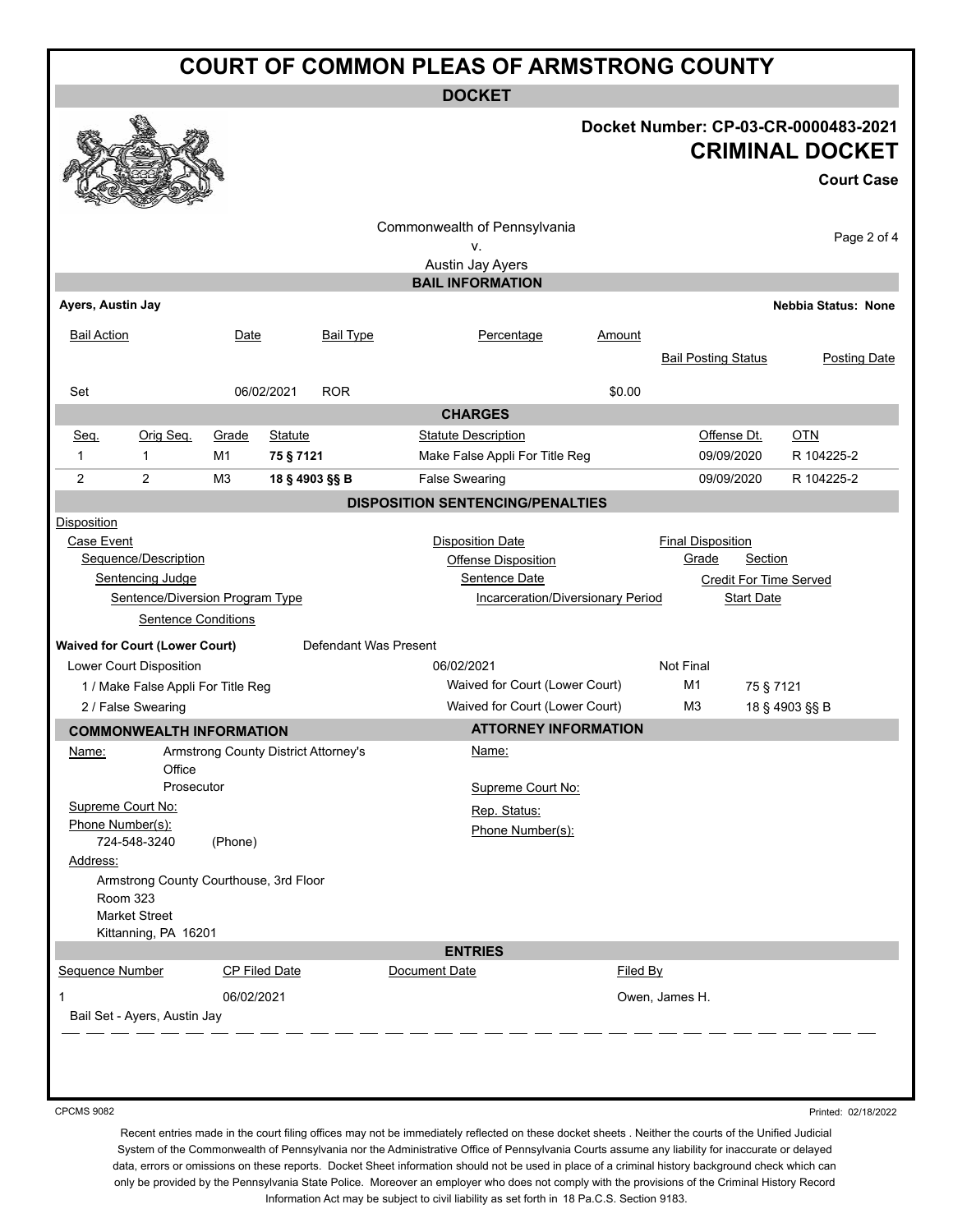| <b>COURT OF COMMON PLEAS OF ARMSTRONG COUNTY</b>                                               |                                                        |                                                                                     |  |  |  |  |  |
|------------------------------------------------------------------------------------------------|--------------------------------------------------------|-------------------------------------------------------------------------------------|--|--|--|--|--|
| <b>DOCKET</b>                                                                                  |                                                        |                                                                                     |  |  |  |  |  |
|                                                                                                |                                                        | Docket Number: CP-03-CR-0000483-2021<br><b>CRIMINAL DOCKET</b><br><b>Court Case</b> |  |  |  |  |  |
|                                                                                                | Commonwealth of Pennsylvania<br>٧.<br>Austin Jay Ayers | Page 3 of 4                                                                         |  |  |  |  |  |
|                                                                                                | <b>ENTRIES</b>                                         |                                                                                     |  |  |  |  |  |
| Sequence Number<br><b>CP Filed Date</b>                                                        | Document Date                                          | Filed By                                                                            |  |  |  |  |  |
| 06/03/2021<br>1                                                                                |                                                        | Court of Common Pleas - Armstrong<br>County                                         |  |  |  |  |  |
| Criminal Complaint, Affidavit of Probable Cause, Waiver Of Preliminary Hearing, Bail Bond, All |                                                        |                                                                                     |  |  |  |  |  |
| 07/21/2021<br>1                                                                                |                                                        | Court of Common Pleas - Armstrong<br>County                                         |  |  |  |  |  |
| Notice of Formal Arraignment filed.                                                            |                                                        |                                                                                     |  |  |  |  |  |
| 08/06/2021<br>1<br>Waiver of Appearance At Formal Arraignment filed.                           |                                                        | Logue, Sean Thomas                                                                  |  |  |  |  |  |
| 08/09/2021<br>1                                                                                |                                                        | Armstrong County District Attorney's<br>Office                                      |  |  |  |  |  |
| Information Filed                                                                              |                                                        |                                                                                     |  |  |  |  |  |
| 08/16/2021<br>1<br>Notice of Appearance by Counsel filed.                                      |                                                        | Logue, Sean Thomas                                                                  |  |  |  |  |  |
| 08/27/2021<br>1                                                                                | Court of Common Pleas - Armstrong<br>County            |                                                                                     |  |  |  |  |  |
| Notice of Criminal Case Status Conference filed.                                               |                                                        |                                                                                     |  |  |  |  |  |
| 10/25/2021                                                                                     |                                                        | Court of Common Pleas - Armstrong<br>County                                         |  |  |  |  |  |
| Notice of Criminal Case Status Conference filed.                                               |                                                        |                                                                                     |  |  |  |  |  |
| 12/13/2021<br>2                                                                                |                                                        | Court of Common Pleas - Armstrong<br>County                                         |  |  |  |  |  |
| Notice of Trial filed.                                                                         |                                                        |                                                                                     |  |  |  |  |  |
| 12/20/2021<br>Unopposed Motion For Continuance filed.                                          |                                                        | Logue, Sean Thomas                                                                  |  |  |  |  |  |
| 01/11/2022<br>1                                                                                |                                                        | Court of Common Pleas - Armstrong<br>County                                         |  |  |  |  |  |
| Notice of Trial filed.                                                                         |                                                        |                                                                                     |  |  |  |  |  |
| 02/18/2022<br>1                                                                                |                                                        | Court of Common Pleas - Armstrong<br>County                                         |  |  |  |  |  |
| Notice of Plea Court filed.                                                                    |                                                        |                                                                                     |  |  |  |  |  |

CPCMS 9082

Recent entries made in the court filing offices may not be immediately reflected on these docket sheets . Neither the courts of the Unified Judicial System of the Commonwealth of Pennsylvania nor the Administrative Office of Pennsylvania Courts assume any liability for inaccurate or delayed data, errors or omissions on these reports. Docket Sheet information should not be used in place of a criminal history background check which can only be provided by the Pennsylvania State Police. Moreover an employer who does not comply with the provisions of the Criminal History Record Information Act may be subject to civil liability as set forth in 18 Pa.C.S. Section 9183.

Printed: 02/18/2022